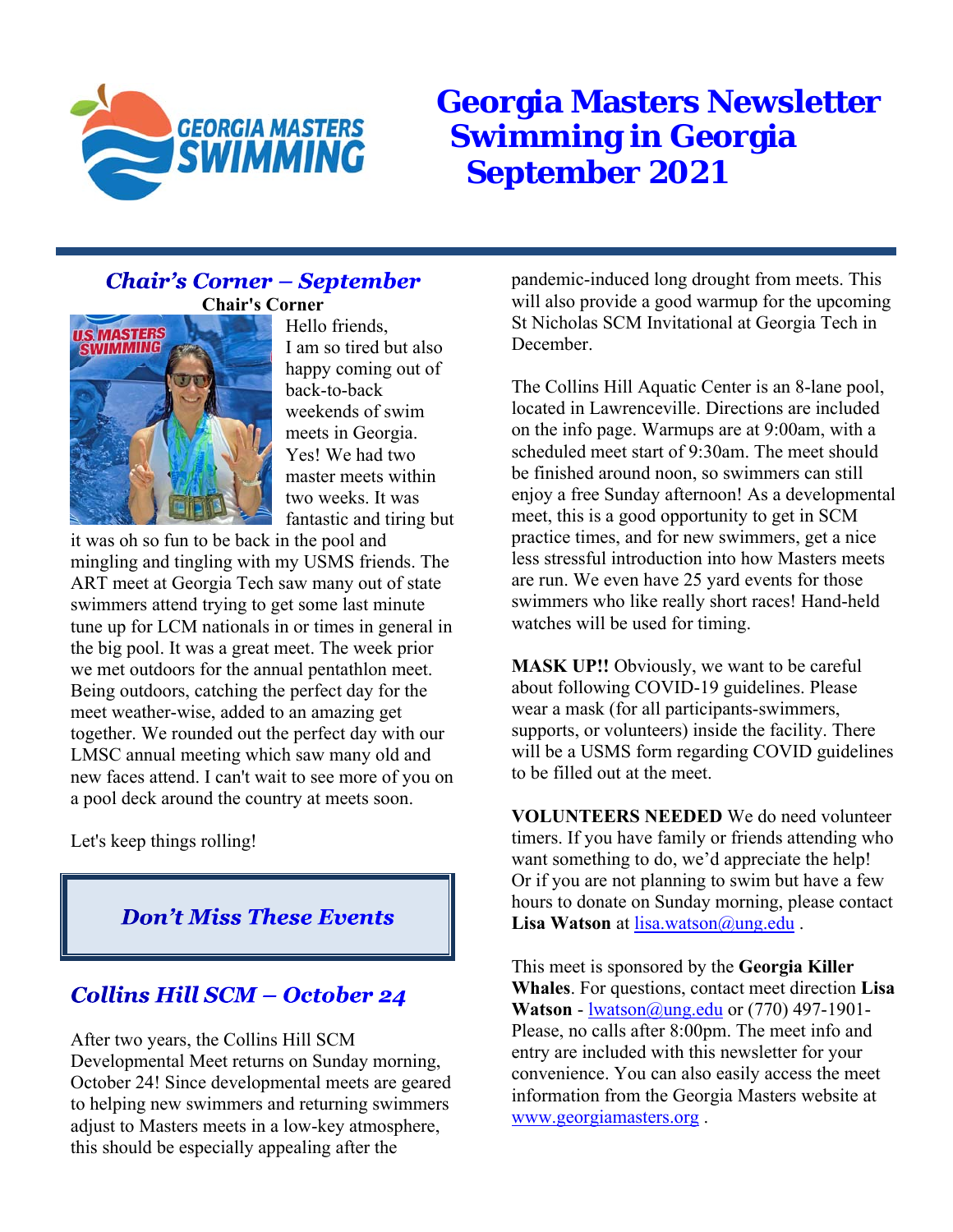# **Georgia Masters Swimming September 2021**

## **USMS Fall Fitness Challenge:** 1-Mile Suim

The last event of the USMS Fitness Challenge series will be the 1-mile swim, which can be swum anytime from October 1-15. Coaches, we encourage you to include the 1-mile swim as part of one or more of your practice sessions during that time period, to give swimmers a chance to do this as a group.

Remember that the main goal of the Fitness Challenge is to JUST DO IT! It can be done in any stroke, and either swum continuously or broken up into segments of whatever distances you'd like. A dry land component has also been added, in case there are some swimmers still with no access to a pool.

# **USMS LC Nationals: October 6-10**

Good luck to Georgia swimmers who are participating in the upcoming USMS Long Course Nationals in Geneva, Ohio.

# **Meet Recaps**

## **Southside Seals SCY Pentathlon Recap: September 11**

The Southside Seals SCY Pentathlon returned this year to its original venue of Kedron Pool in Peachtree City. What a beautiful sunny day for an outdoor meet! There was a rather small turnout this year of just under 30 swimmers, but we were thankful just to be having a meet again. These swimmers represented the following Georgia clubs and workout groups: Atlanta Water Jocks (AWJ), Andrew & Walter Young YMCA Masters (AWYY), Georgia Killer Whales (GMKW), Columbus Hurricane Masters (HURM), NAUT (Nautical Milers), Swim Atlanta Masters (SAMS),

and host team Southside Seals (SSS). Also represented at the meet was Palmetto Masters (PALM) of South Carolina.

Following are the Pentathlon results:

### **Sprint Pentathlon Winners**-

Britta O'Leary (AWJ) W35-39 Cathy Jones (GMKW) W50-54 Marianne Countryman (AWJ)W55-59 Jonathan Mansfield (SSS) M35-39 Benjamin Dennis (HURM) M40-44 Mark Rogers (AWJ) M55-59

### **Middle Distance Pentathlon Winners**-

Julie Lewis (UC45) W50-54 Pam McClure (SAMS) W55-59 Charlene Cook (UC45) W60-64 Ginger Penn (UC45) W65-69 Douglas Carrington (AWYY) M35-39 Randy Marchman (SAMS) M55-59 Mike Stille (SSS) M60-64

### **Ironman Pentathlon Winners**-

| Vesna Shelnutt (SSS) | W35-39 |
|----------------------|--------|
| Matt Jones (NAUT)    | M30-34 |
| Samy Naguib (GMKW)   | M65-69 |
| John Zeigler (GMKW)  | M75-79 |

Congratulations to our 2021 Pentathlon winners!

A huge thanks to meet director **Rob Copeland** and all of the Southside Seals volunteers who helped to put on this meet. Other volunteers included:

- *Timers* Kim Archbald, Lori Broome, Hunter Broome, Jeff Pelletier, Lisa Watson
- *Head Referee* Ed Saltzman
- *Officials* Astrid DeLeon, Nancy Harmon, Doug Kintz, Emily Kintz, Chris Rolka
- *Hospitality* Karol Welling

This meet is part of the newly revised 2021 Georgia Grand Prix!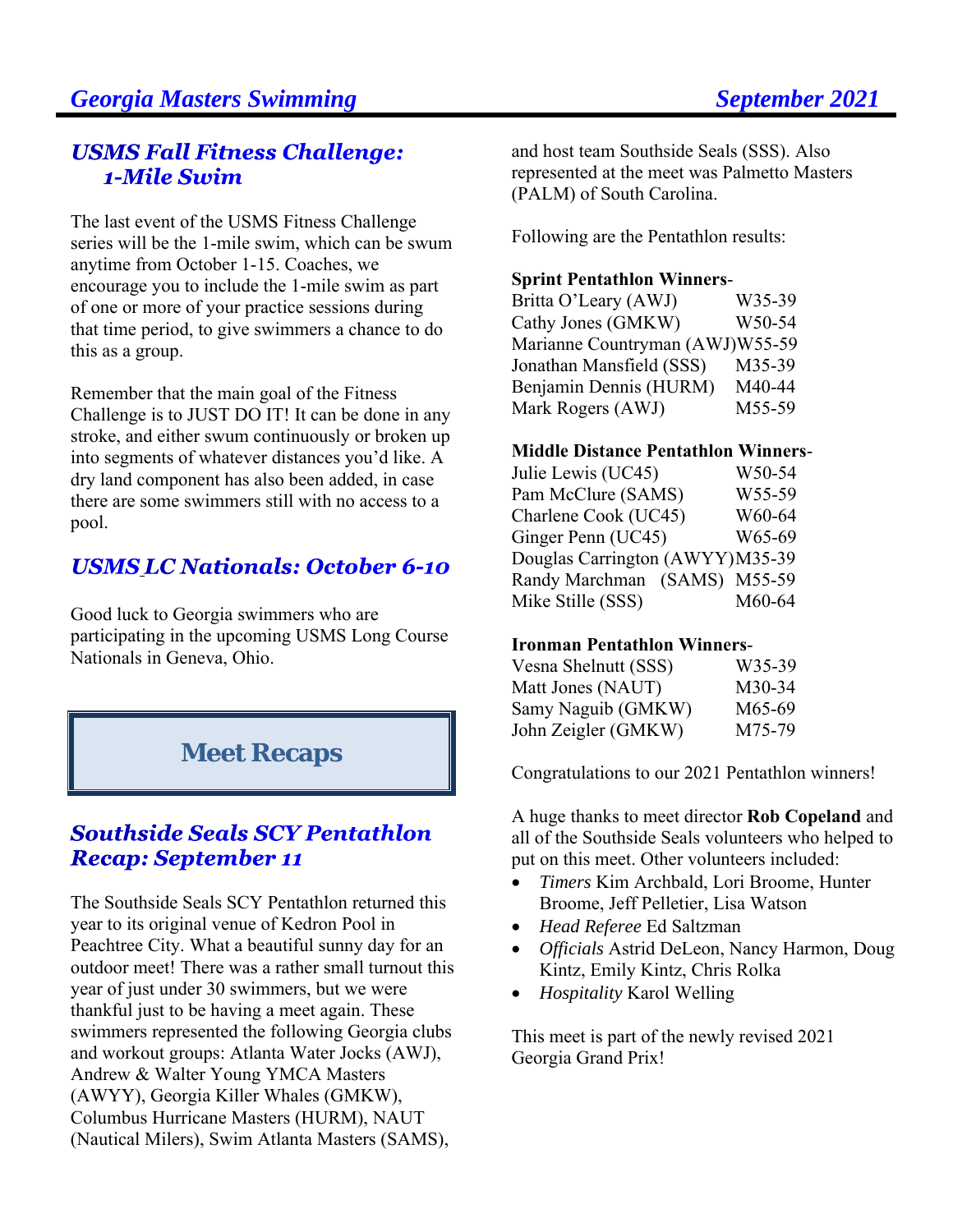# **Other News**

# **Georgia LMSC Annual Meeting September 11**

The Georgia LMSC Annual meeting was held in person this year! It was held at the Kedron Pool immediately following the Southside Seals SCY Pentathlon. Again, thanks to **Rob Copeland** and the Southside Seals for arranging for us to be able to have the meeting at their venue.

Special thanks to **Karol Welling** for preparing all the wonderful food for the meeting/social.

Representatives from various Georgia clubs attended the meeting, which was presided over by Chair **Britta O'leary**. Britta stated that our Georgia membership numbers were down somewhat from last year (about 87%) as was the case with many LMSCs due to the pandemic. Ways to increase membership were discussed. Britta also announced that we have created a 2021 Georgia Grand Prix series. Ssee the list of those events later in this newsletter.

Treasurer **Ed Saltzman** reported that our LMSC continues to do well financially. One thing that we did to help our clubs during the pandemic was to pay for the 2021 club dues for all clubs/workout groups who had signed up for 2020.

Vice Chair **LISA WATSON** reported that while there were not many swim meets this past year, the USMS Fitness Challenges offered a way for our members to participate in a swimming event. The final 2021 Fitness Challenge will be the **Fall Fitness Challenge**, which is a 1-mile swim. It can be swum anytime between October 1 -15. She also announced that the Collins Hill SCM Developmental Meet will be returning this year, to be held October 24.

Secretary **Karol Welling** provided the minutes from the 2020 Annual Meeting, which was held virtually last October. The 2020 minutes were approved.

Fitness Chair **John Zeigler** reported that the GO THE DISTANCE national postal event has many Georgia members participating. He named all the Georgia swimmers currently participating in this event.

At Large Member **Jeffrey Tacca** talked about his participation this past summer in the ADULT SWIM LEAGUE and encouraged other swimmers to take part in it next year. He also stated that perhaps many of these summer league participants might be possible membership candidates for USMS.

**Elections** The current LMSC officers were reelected to their respective positions for another 2-year term:

- Chair- Britta O'Leary
- Vice Chair- Lisa Watson
- Secretary- Karol Welling
- Treasurer- Ed Saltzman

## 2021 Georgia Grand Prix

With local meets returning, we have reinstated the Georgia Grand Prix for 2021.

The following events are included:

Jul USMS SC Nationals, Greensboro, NC

- Aug 2 Georgia Games Open Water
- Sep 11 Southside Seals SCY Pentathlon

Sep 19 Atlanta Rainbow Trout LC @ Ga Tech

Oct 1-15 USMS Fall Fitness Challenge: 1 mile swim

Oct 6-10 USMS LC Nationals- Geneva, Ohio

Dec 12 St Nicholas SCM Invitational @ Ga Tech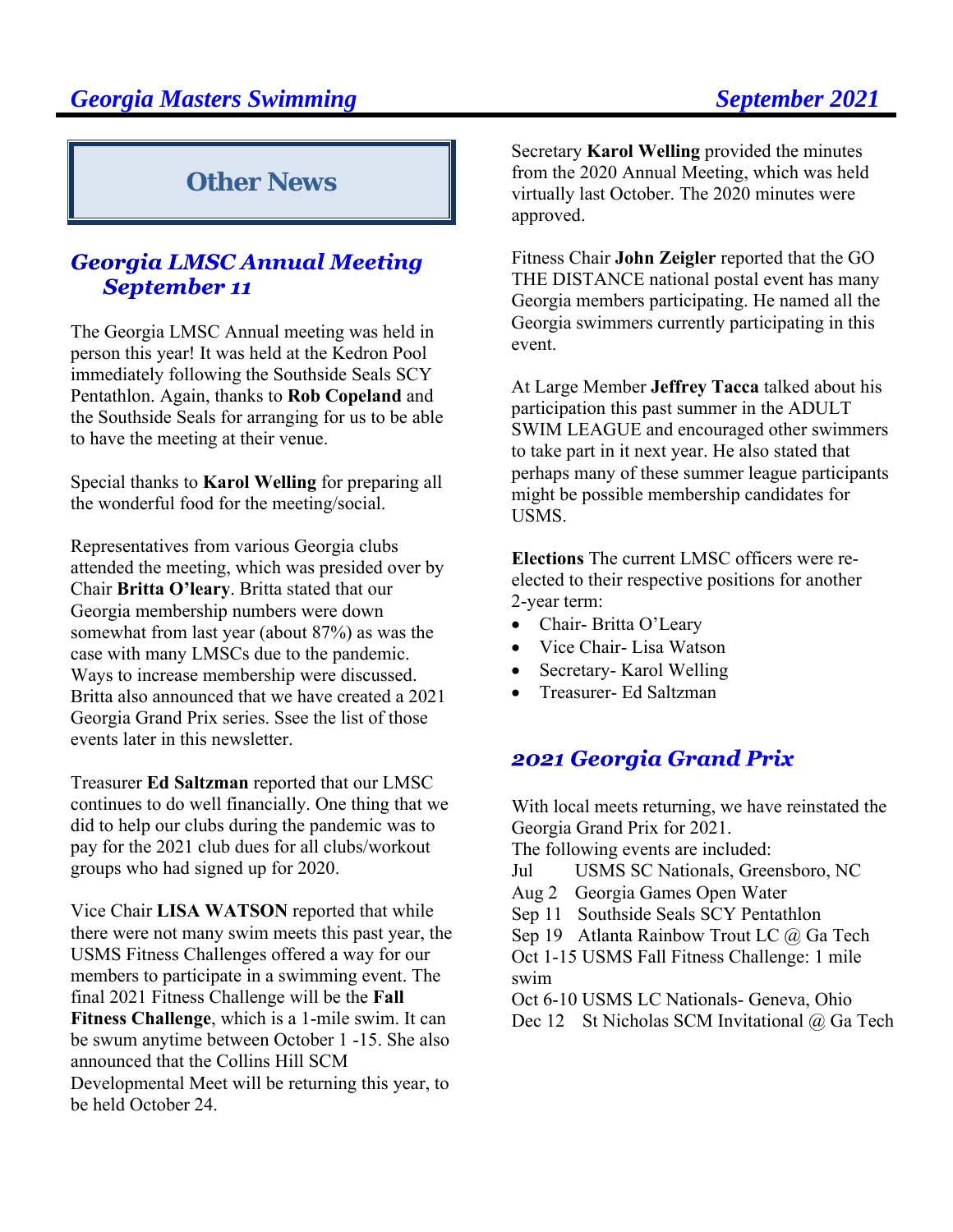## **2022 USMS Registration**

It's getting time for registering your membership for 2022! Coaches will be notified by USMS to submit their Club or Workout Group registration, beginning on October 1. Remember that individual swimmers cannot register until the club or workout group has been registered. Individual swimmers can register as of November 1. Your 2022 registration will be valid through December 31, 2022.

For any questions about membership, contact our Membership Coordinator **Mark Rogers** at mlrogers\_98@yahoo.com

## **Swimmer Profile -James Breen** By Elaine Krugman



Growing up in Evanston, Illinois, James ("Jamie") Breen was fortunate to attend a high school with an excellent swimming program and coach. It was a great start to what has been a lifelong love of swimming.

Following high school, Jamie majored in radio and TV at Northwestern University where his father taught. Thinking he wasn't a fast enough swimmer and his swimming career was over, he hadn't considered trying out for the swim team.

During the first week of classes, Jamie ran into a former high school teammate on campus who became the captain of Northwestern's swim team. He wanted to know why Jamie wasn't trying out for the team. Jamie replied he didn't think he was good enough, but, he was told otherwise and was encouraged to try out for the team. Jamie ended up swimming for Northwestern University for three years until he ran up against time conflicts with his editing work for school. He still loved to swim, though, so he played water polo on the club team instead.

Following college, Jamie swam occasionally while working in investment management and then for his own financial company. As he became more entrenched in his career, got married, and had a family; he had less time to swim. Twenty years had passed before returning to the water.

"Maggie, my daughter, I thought had a bit of talent, and she had a muscular build, big shoulders, great joint flexibility and she seemed to like the water pretty well. I took her to Dynamo. I thought that would be a good place for her to go. I would be sitting there watching her practice… she did it dutifully for two months. was driving her home one day, and talking to her about all the things I had seen her do, and I said, "This is great! Don't you love this?" She looked at me and said, "Dad, if you think this is so good, why don't you do it?" Jamie laughed.

The swim dad didn't want to put pressure on Maggie to do what she didn't enjoy, but he realized he really missed swimming. His life had calmed down enough by 2006 that he joined USMS and was able to fit in swimming sessions at Ansley Golf Club where he is a member. The pool at the club is closed from October until March, though,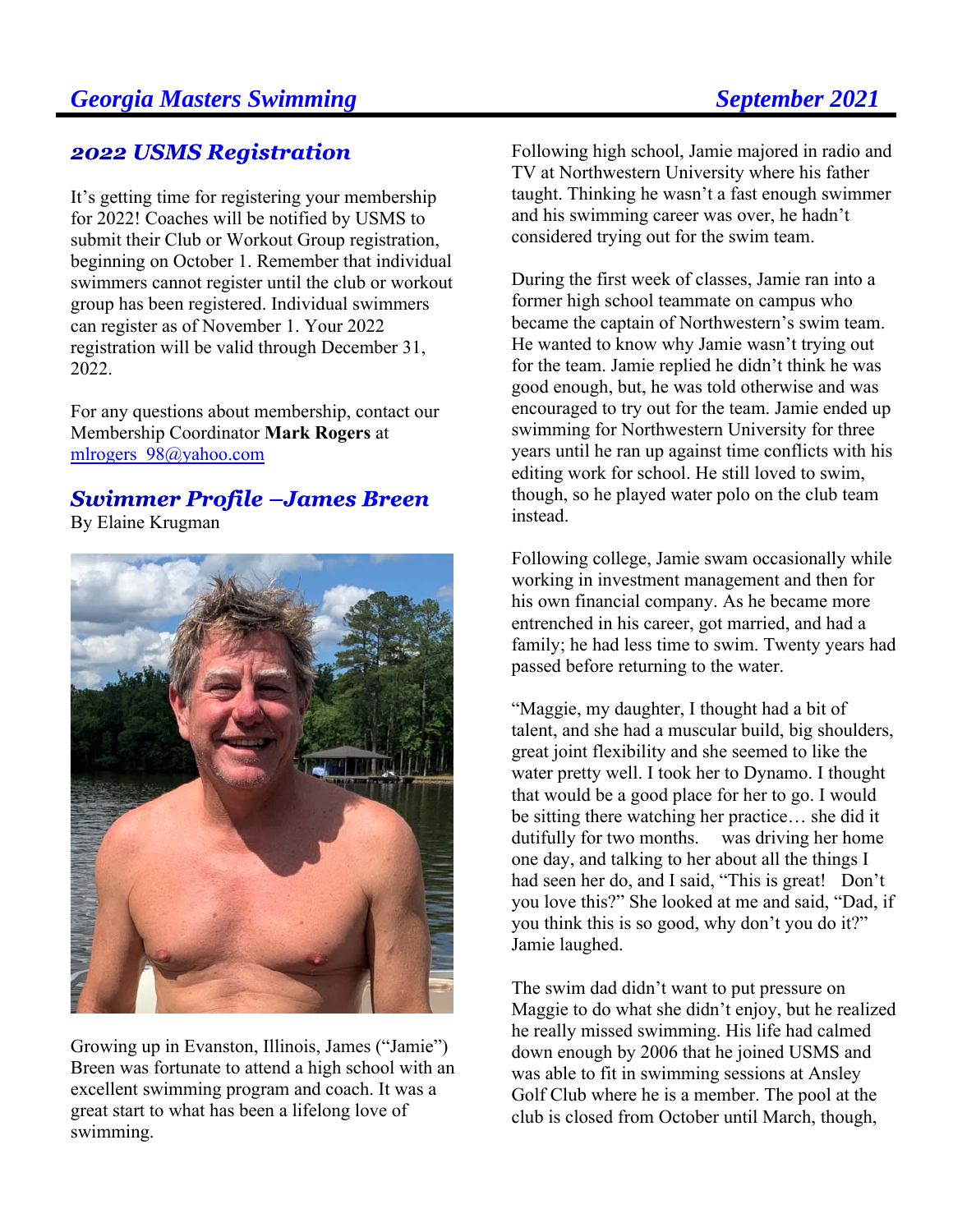so Jamie started swimming at Dynamo with their Masters team.

"I came out of (swimming) retirement with just a dreadfully bad stroke (recovery too close to his body with his right arm and over-rotating on the left). This year, I went back to Dynamo in winter, and I was swimming with Rebecca Carpenter, and Stacy Simms; they're the new coaches there. Stacy videoed me on her phone, and I was telling her something like, 'Well, I think I'm ok under the water, so it's ok.' She was like, 'Dude…!' Other coaches have told me stuff, but there was something about the way she said that this is what you have to do; I've been able to fix it. I'm swimming faster now than I probably have in ten years. The pool meet bug may bite again; we'll have to see! I age up this year; I'll be 60." Jamie has increased his training yardage this year, currently swimming over 4,000 yards, 4-5 times per week. "It's amazing to me how much endurance is coming back," he said, adding that he is "cautiously optimistic" about his future prospects in competition.

When asked about the type of training Jamie has been doing, he replied, "I try to break it up by days. We have three organized workouts a week right now at Ansley Golf Club, where I have been swimming. We do a little bit more fast stuff on Mondays, more distance stuff on Wednesdays, and we try to do IM stuff on Fridays. I get in either one or two times a week outside of that; and, when I do, I try to do a lot of backstroke (to train for the 200 Backstroke in future competition)." (In college, Jamie competed in the 200 Butterfly and 400 IM.)

On days when Jamie isn't coached with a set workout, he relies on USMS. "I love the workouts that you can get on the Masters website. I'm kind of on my own, and when I am making workouts for myself, they tend to get stale; so, the workouts you can get on USMS are a great resource." Dryland training hasn't been part of Jamie's routine in the past; however, he plans on adding strength training, yoga, and other stretching for a

well-rounded program. He is also considering hiring a personal trainer.

Over the past few years, Jamie has been swimming more open water with his improved freestyle stroke. As he explained, "Part of the reason for moving towards open water for competing is it's a fresh context for me; and, if you have never swum a course before, it's a best time by definition." Jamie also enjoys the solitude of swimming in open water.

The open water enthusiast has swum the St. Croix, U.S. Virgin Islands 5-Mile (Buck Island to The Buccaneer) race five or six times. "They do a great job, and it's just beautiful. It's been a lot of fun doing that. It gives you something to point at when you're training. I have [also] done the Big Shoulders Race in Chicago, which is a 5K race in Lake Michigan. I've done that a few times… I'm [going to do] a relay swim around Key West." He has done the entire Key West swim once. In the future, Jamie would like to compete in the Bermuda Round the Sound Swim. He has also been talking with his college teammate about swimming the Strait of Gibraltar. "Apparently, the bureaucracy of the Gibraltar swim is pretty intense. You have all kinds of red tape that you've got to go through; but, it's supposedly a beautiful swim, so I'm thinking of that as maybe a precursor to giving the English Channel a try. Actually, before attempting the English Channel, I think what I would probably do first is try the Catalina Island swim, and then the Channel."

"There's a great book [by Marcia Cleveland] about Channel swimming, and it's called *Dover Solo*. It kind of goes through the [training] process. I guess it would be true whether I do Catalina or the English Channel; you've got to pretty much put everything else in your life on the back burner for six months. You have to train for it very seriously, particularly if you are old. That includes a lot of work on acclimation. You want to give it the respect it's due; and, it's a hard, hard thing. But, with the right training, I think it's doable." Good luck, Jamie!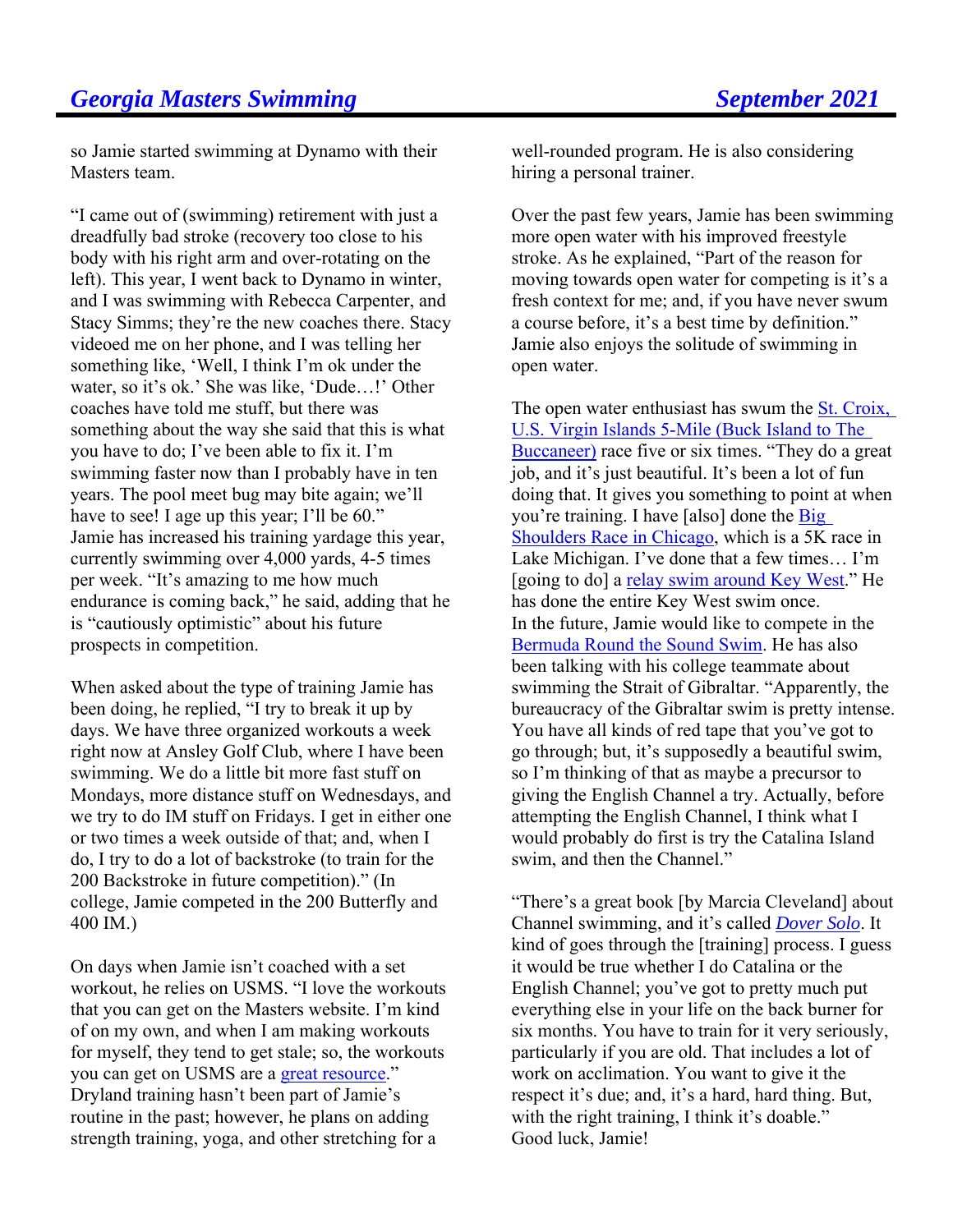# *Upcoming Events*

|                      | October 2021                           |                     |                                              |  |  |  |
|----------------------|----------------------------------------|---------------------|----------------------------------------------|--|--|--|
| $1 - 15$             | USMS Fall Fitness Challenge $-1$ mile  | $6 - 10$            | USMS LC Nationals - Geneva, OH               |  |  |  |
| $15 - 17$            | Rowdy Gaines Classic SCM - Orlando, FL | 24                  | Georgia LMSC Zoom Meeting – to participate,  |  |  |  |
|                      |                                        |                     | contact Britta at brittaoleary@gmail.com     |  |  |  |
|                      |                                        | November 2021       |                                              |  |  |  |
| <b>TBA</b>           | Georgia LMSC monthly Zoom meeting      | $13 - 14$           | Sarasota, FL SCM                             |  |  |  |
|                      | December 2021                          |                     |                                              |  |  |  |
| <b>TBA</b>           | Georgia LMSC monthly Zoom meeting      | $12*$               | St. Nicholas SCM Invitational @ Georgia Tech |  |  |  |
| 4&5                  | St Nicholas SCM Invitational @ GA Tech |                     |                                              |  |  |  |
|                      |                                        | <b>January 2022</b> |                                              |  |  |  |
| <b>TBA</b>           | Georgia LMSC monthly Zoom meeting      |                     |                                              |  |  |  |
| <b>February 2022</b> |                                        |                     |                                              |  |  |  |
| <b>TBA</b>           | Georgia LMSC monthly Zoom meeting      | 12&13               | Southeast Zone SCY Championship - Auburn     |  |  |  |
|                      |                                        |                     |                                              |  |  |  |

 Information on these and other Dixie Zone events can be found on the Dixie Zone website at www.dixiezone.org/Meets.htm. \*Dates in red are Georgia LMSC events.

| <b>Swim Websites</b>               |                                                                              |  |  |
|------------------------------------|------------------------------------------------------------------------------|--|--|
| <b>ARP Blue Tides</b>              | https://www.augustaga.gov/DocumentCenter/View/12491/ARP-Blue-<br>Tides-flyer |  |  |
| Athens Bulldog Swim Club           | http://www.athensbulldogs.com                                                |  |  |
| <b>Atlanta Rainbow Trout</b>       | https://www.atlantarainbowtrout.com                                          |  |  |
| Atlanta Water Jocks                | http://www.atlantawaterjocks.com                                             |  |  |
| Chastain Park Athletic Club        | www.ChastainParkAthleticClub.org                                             |  |  |
| <b>Columbus Aquatic Club</b>       | http://www.swimhurricanes.com                                                |  |  |
| <b>Concourse Athletic Club</b>     | wellbridge.com/concourse-athletic-club/sandy-springs                         |  |  |
| <b>Cumming Waves Swim Team</b>     | www.cummingwaves.net                                                         |  |  |
| <b>Decatur Family YMCA</b>         | ddy.ymcaatlanta.org                                                          |  |  |
| <b>DeKalb Aquatics Masters</b>     | http://daqswim.com                                                           |  |  |
| Douglas County Stingrays           | www.swimdcs.com                                                              |  |  |
| Dynamo Swim Club Masters           | http://dynamoswimclub.com                                                    |  |  |
| Fyns                               | http://www.fynsmasters.com                                                   |  |  |
| <b>Great White Shark Aquatics</b>  | www.gwsaswim.com                                                             |  |  |
| John P. Thayer YMCA Masters Swim   | Columbusymca.com                                                             |  |  |
| <b>Savannah Masters</b>            | http://www.tlb975.wix.com/mastersswimming                                    |  |  |
| <b>Stingrays Masters Swimming</b>  | http://www.stingraysswimming.com                                             |  |  |
| <b>Swim Gainesville</b>            | www.swimgainesville.com                                                      |  |  |
| <b>Swim Macon Masters</b>          | www.swimmacon.com                                                            |  |  |
| <b>Tidal Wave Masters Swimming</b> | tidalwaveswimming.com                                                        |  |  |

*For more information about the clubs and teams, Visit www.georgiamasters.org*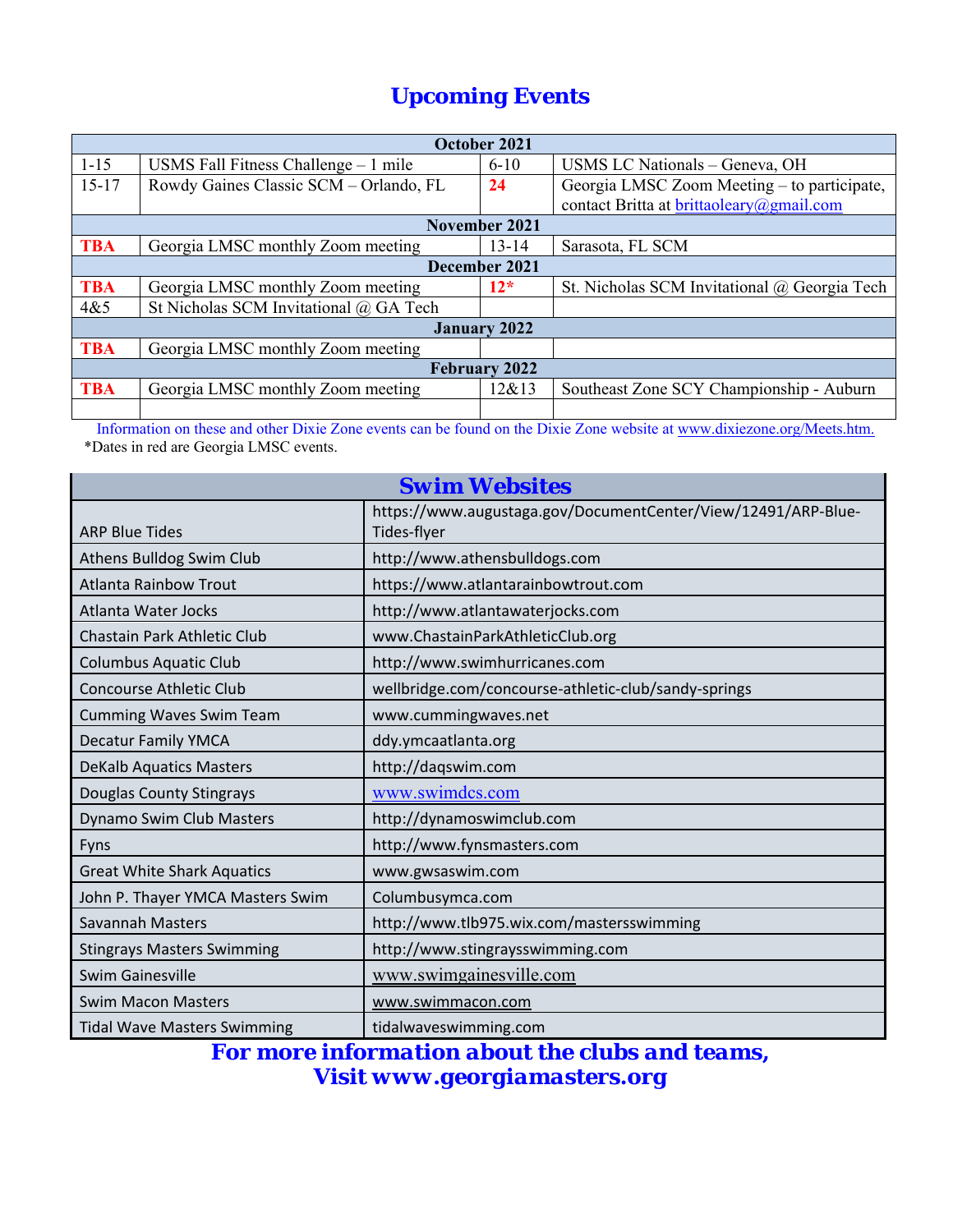# **Georgia Masters Swimming September 2021**

| <b>Name</b>                          | <b>Abbr</b> | Contact                 | Phone            | <b>Email</b>                      |  |
|--------------------------------------|-------------|-------------------------|------------------|-----------------------------------|--|
| <b>GEORGIA CLUBS</b>                 |             |                         |                  |                                   |  |
| Atlanta Rainbow Trout                | <b>ART</b>  | Jake Macks              | (602) 821-2677   | jake.macks@gmail.com              |  |
| Atlanta Water Jocks                  | <b>AWJ</b>  | Lorenzo Benucci         | (404) 353-2952   | lbenucci@gmail.com                |  |
| <b>Camden PSA Masters</b>            | <b>CAST</b> | John Eife               | (407) 212-2410   | jdeife@co.camden.ga.us            |  |
| Chastain Park Athletic Club          | <b>CPAC</b> | <b>Star Brackin</b>     | (404) 841-9196   | masters@chastainparkac.org        |  |
| <b>Columbus Aquatic Club</b>         | <b>HURM</b> | <b>Andrew Beggs</b>     | (610) 742-8114   | andrew.t.beggs@gmail.com          |  |
| Concourse Athletic Club              | <b>CONC</b> | <b>Chris Nasser</b>     | (770) 713-3694   | swim@concoursemasters.com         |  |
| <b>DeKalb Aquatics Masters</b>       | <b>DAQM</b> | Melissa Wilborn         | (770) 736-3512   |                                   |  |
| <b>Dutch Island Dolphins</b>         | <b>DID</b>  | Joyce Bustinduy         |                  | jobustinduy@gmail.com             |  |
| John P. Thayer YMCA Masters Swim     | <b>BARM</b> | Scott Balkcum           | (706) 322-8269   | sbalkcum@ymcacolumbusga.com       |  |
| Kennesaw State University Masters    | <b>KSUM</b> | Cheryl Richardson       | (615)828-9206    | bricha89@kennesaw.edu             |  |
| Nautical Milers Special Needs Team   | <b>NAUT</b> | <b>Patrick Thoreson</b> | (770) 289-0235   | patrick thoreson@yahoo.com        |  |
| Southern Eagle Aquatics              | <b>SEGA</b> | <b>Beau Caldwell</b>    | $(614)$ 440-1660 | swimsega@gmail.com                |  |
| <b>Spartans Aquatic Masters Club</b> | <b>SAMC</b> | <b>Kris Kester</b>      |                  | spartanscoachkarl@gmail.com       |  |
| Summer Hill Orcas Swim Club          | <b>SHOC</b> | Kaleigh Shook           | (706) 835-7604   | summerhillrec@gmail.com           |  |
| Swim Gainesville                     | SG          | Joy Kelleher            | (904) 955-7344   | joylohr@yahoo.com                 |  |
| Windy Hill Athletic Club Masters     | <b>WHA</b>  | Keith Berryhill         | (770) 657-1851   | keith.berryhill@windyhillclub.com |  |

| <b>GEORGIA SUPER TEAMS - GAJA</b>     |             |                         |                |                              |
|---------------------------------------|-------------|-------------------------|----------------|------------------------------|
| <b>Georgia Masters</b>                | <b>GAJA</b> | Lisa L Watson           | (770) 497-1901 | lisa.watson@ung.edu          |
| Athens Bulldog Swim Club              | <b>ABSC</b> | <b>Craig Page</b>       | (706) 461-8288 | craigwpage@gmail.com         |
| Augusta Recreation & Parks Blue Tides | <b>ARP</b>  | Barbara Ingold          | (815) 370-7722 | arpbluetides@gmail.com       |
| Douglas County Stingreys              | <b>DCS</b>  | Jarrod Hunte            | (352) 804-2106 | coachjrodhunte@gmail.com     |
| <b>Dynamo Swim Club Masters</b>       | <b>DYNA</b> | Rebecca Carpenter       |                | rebecca@dynamomultisport.com |
| Georgia Masters Killer Whales         | <b>GMKW</b> | Danny Palmer            | (770) 548-7562 | danny@buckheadaquatics.com   |
| Savannah Masters                      | <b>SAVM</b> | John Denion             | (912) 655-6589 | jmd7362@gmail.com            |
| Southside Seals                       | SSS         | Rob Copeland            | (404) 667-7902 | rob_copeland@comcast.net     |
| <b>Stingrays Masters</b>              | <b>RAYS</b> | Michael Soderlund       | (678) 877-1306 | rebecca@dynamomultisport.com |
| Swim Beyond Atlanta                   | <b>SBA</b>  | Mandi Bell              | (404) 450-4956 | mandi@swimbeyond.com         |
| <b>Swim Macon Masters</b>             | <b>SMM</b>  | Jason Michael           | (478) 474-9689 | mrbreaker66@gmail.com        |
| <b>Warner Robins Aquanuts</b>         | <b>WHA</b>  | Daniel Murray           | (478) 714-8246 | dmurray54.dm@gmail.com       |
| LIFE TIME SWIM                        |             |                         |                |                              |
| Life Time Swim Alpharetta             | <b>ALPL</b> | <b>Aquatics Manager</b> | (678) 327-2623 | GAALAquaticsManager@lt.life  |
| Life Time Swim Atlanta                | <b>ATLL</b> | <b>Aquatics Manager</b> | (678) 832-2323 | GAATAquaticsManager@lt.life  |
| <b>SWIM ATLANTA MASTERS</b>           |             |                         |                |                              |
| Swim Atlanta Masters-Cumming          | <b>SAMS</b> | <b>Andrew Rogers</b>    | (770) 888-0010 |                              |
| Swim Atlanta Masters-Georgia Tech     | <b>SAMS</b> | <b>Clarin Ellard</b>    | (678) 230-4248 | coachclarin@gmail.com        |
| Swim Atlanta Masters-Hamilton Mill    | <b>SAMS</b> | <b>Mary Tripp</b>       | (678) 889-2039 |                              |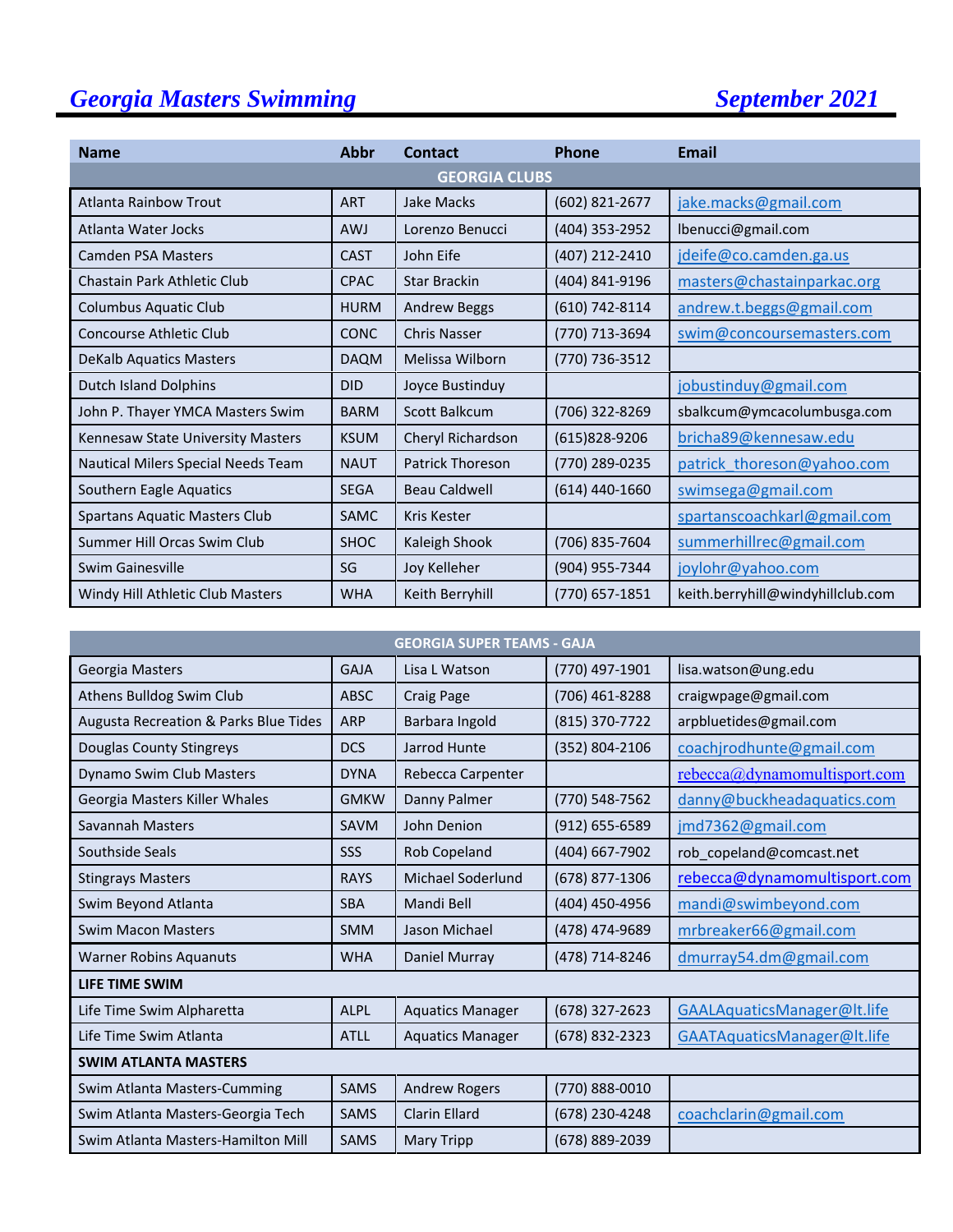# **Georgia Masters Swimming September 2021**

| Swim Atlanta Masters-Johns Creek | <b>SAMS</b> | Elizabeth Stowe   | (770) 232-7227   |                      |
|----------------------------------|-------------|-------------------|------------------|----------------------|
| Swim Atlanta Masters-Marietta    | <b>SAMS</b> | Pat Eddy          | $(614)$ 670-1108 | pateddy52@aol.com    |
| Swim Atlanta Masters-Roswell     | <b>SAMS</b> | Andy Griffin      |                  | andy@swimatlanta.com |
| Swim Atlanta Masters-Sugarloaf   | <b>SAMS</b> | <b>Scot Davis</b> | (678) 442-7946   | scot@swimatlanta.com |

| <b>GEORGIA SUPER TEAMS - YMCA</b>                      |             |                      |                |                        |  |
|--------------------------------------------------------|-------------|----------------------|----------------|------------------------|--|
| YMCA of Metro Atlanta                                  | <b>ATLY</b> | <b>Becky Shipley</b> | (678) 569-9622 | beckys@ymcaatlanta.org |  |
| Andrew & Walter Young YMCA<br><b>Masters</b>           | <b>AWYY</b> | Iilonga Thandiwe     | (404) 523-9622 | linz.t@mindspring.com  |  |
| <b>Decatur Family YMCA</b>                             | <b>DFY</b>  | <b>Beth Costello</b> | (404) 377-9622 | bethc@ymcaatlanta.org  |  |
| <b>G.Cecil Prueett Community Center</b><br><b>YMCA</b> |             |                      |                |                        |  |
| J.M Tull-Gwinnett Family YMCA                          |             |                      |                |                        |  |
| McCleskey-East Cobb Family YMCA                        |             |                      |                |                        |  |
| <b>Summit Family YMCA</b>                              |             |                      |                |                        |  |

# *Who Y*=*All Can Call*

| <b>Name</b>           | <b>Title</b>                | <b>Phone</b>       | <b>Email</b>                   |
|-----------------------|-----------------------------|--------------------|--------------------------------|
| Rob Copeland          | Long Distance               | $(678)$ 817-1602   | rob copland@comcast.net        |
| Pat Eddy              | Coaches Chair               | $(614) 670 - 1108$ | pateddy52@aol.com              |
| Elizabeth Gieseking   | Member At Large             |                    | elizabeth@gieseking.us         |
| <b>Bob Kohmescher</b> | Newsletter Editor           | $(770)$ 722-2192   | bobk340@comcast.net            |
| Elaine Krugman        | Contributing Editor         | $(678) 603 - 1543$ | ekkrugman@gmail.com            |
| Britta O'Leary        | <b>LMSC Chair</b>           | $(636)$ 295-3222   | brittaoleary@gmail.com         |
| Mark Rogers           | Membership Coordinator      |                    | mlrogers 98@yahoo.com          |
| Leann Rossi           | Diversity & Inclusion Chair |                    | swimfastatlanta@gmail.com      |
| Ed Saltzman           | Treasurer, Records, Meet    | $(770)$ 442-9075   | swimsalt@bellsouth.net         |
|                       | Sanctions, Communications   |                    |                                |
| Jeff Tacca            | Member At Large             | (404) 256-0733     | $\text{itacca}(a)$ comcast.net |
| Lisa Watson           | Vice-Chair                  | $(770)$ 497-1901   | lisa.watson@ung.edu            |
|                       |                             | $(678)717 - 3646$  |                                |
| Karol Welling         | Secretary                   | $(770)$ 631-9195   | krw83@mindspring.com           |
| John Zeigler          | Fitness                     | $(770)$ 972-7981   | ivzeigler@bellsouth.net        |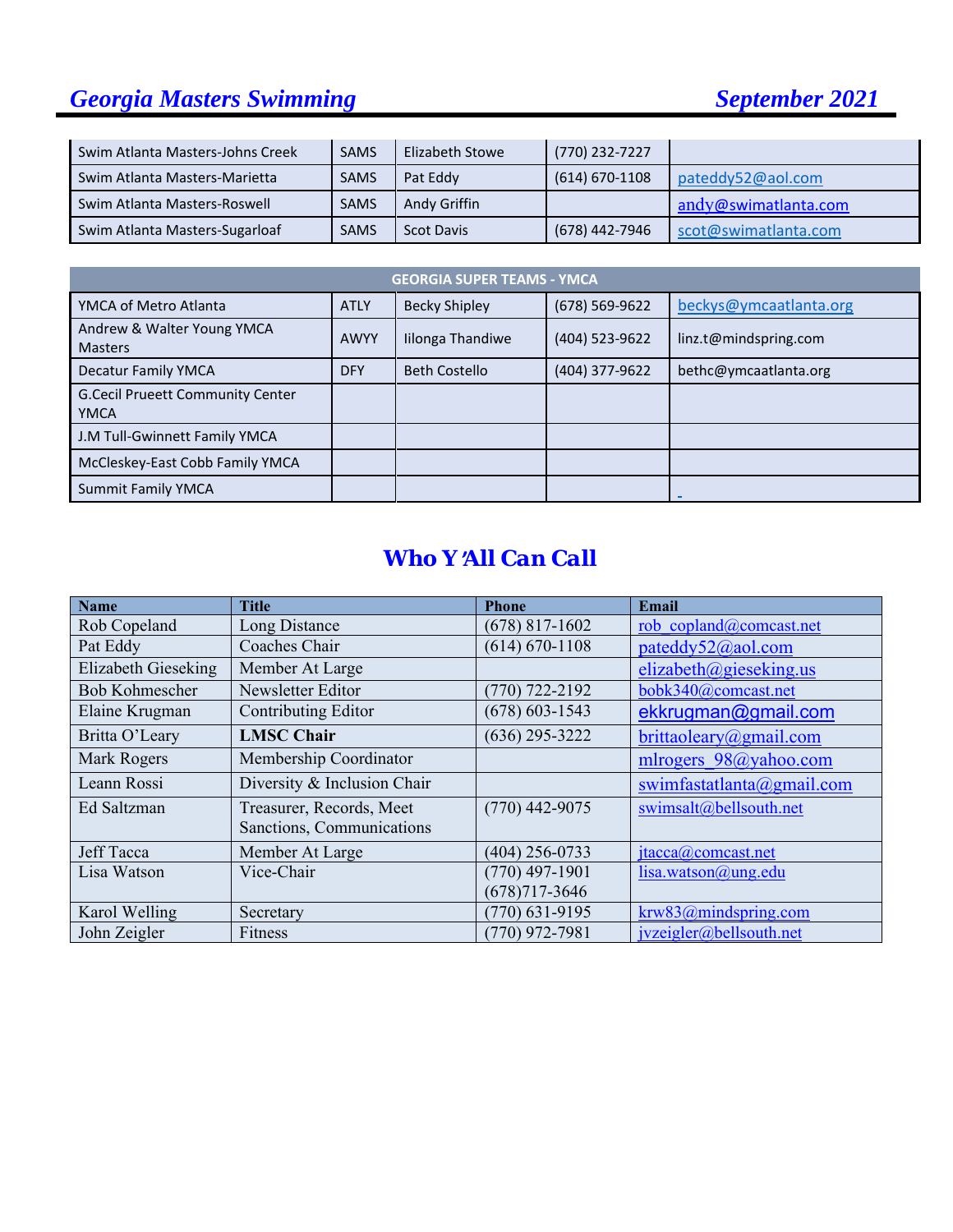

# **Georgia Masters Swimming Collins Hill SCM Developmental Meet Sunday, October 24, 2021 Sanction No. 451-R001 Held Under the Sanction/Approval of USMS, Inc. & Georgia LMSC**

**Time:** Sunday--Warm ups at 9:00am. Meet begins at 9:30am.

**Location:** The Collins Hill Aquatic Center (770/237 5647), which is an 8-lane SCM pool, is located on Collins Hill Rd in Lawrenceville. The length of the competition course without a bulkhead is in compliance and on file with USMS in accordance with articles 105.1.7 and 106.2.1.

**Directions:** From I 85, go EAST on the Suwanee Rd exit (Exit 111) toward Lawrenceville – you would turn RIGHT if you are going north on 85. Go to the next traffic light at Old Peachtree Rd (which is Horizon on the other side), and turn LEFT. Old Peachtree will actually continue right at the next traffic light. Keep following Old Peachtree until you intersect the traffic light at Collins Hill Rd. This is a T intersection only going RIGHT off Old Peachtree. Go 1 mile south through the traffic light at Taylor Rd and turn RIGHT into the Aquatic Center at the traffic light at the bottom of the hill.

**Eligibility:** The meet is open to all persons 18 years and older as of **October 24, 2021**. USMS registration is required. If you are not registered, your application can be accepted at the meet. Be sure to include a copy of your USMS card with your entry.

**Rules:** 2021 USMS rules apply.

**Events:** Swimmers may enter up to five events.

**Awards:** Ribbons will be awarded for 1st, 2nd, and 3rd places.

**Timing:** Hand-held stop watches will be used. Times from this competition **will not** be eligible for

USMS Top 10 consideration, or USMS records.

**Fees:** \$18.00 for up to 5 events; \$2.00 surcharge for deck and late entries (received after **October 22**). \$1.00 surcharge for entries without 3 x 5 index cards. Make checks payable to **LISA WATSON**. Mail to:

> Lisa Watson 804 Howell Court Duluth, GA 30096 Phone #: (770) 497-1901 Lisa.watson@ung.edu

**Entries:** Indicate events desired on the entry form--circle event # and provide seed time; use NT for No Time. Please fill out a 3 x 5 index card for each event entered. Include name, age, sex, event number/name, and seed

#### time. EXAMPLE:

| <b>Bob Kohmescher</b>          | 74 M |  |  |
|--------------------------------|------|--|--|
| Event #: $6$                   | 1:23 |  |  |
| 100 yard breast                |      |  |  |
| (please leave room for timers) |      |  |  |

**Seeding:** Entries received by **October 22** will be seeded. Women's heats will precede men's heats. Sexes may be combined for some heats. NTs will be placed in slower heats, except for the 400m free, which is fast to slow. **COVID GUIDELINES:** Standard COVID-19 guidelines should be observed. WEAR A MASK (except when swimming, of course). There will be a USMS form on COVID guidelines that all attendees (swimmers, supporters, volunteers) should fill out at the registration desk. If you have tested positive for the virus, showing symptoms or have been exposed within the past two weeks, do not attend.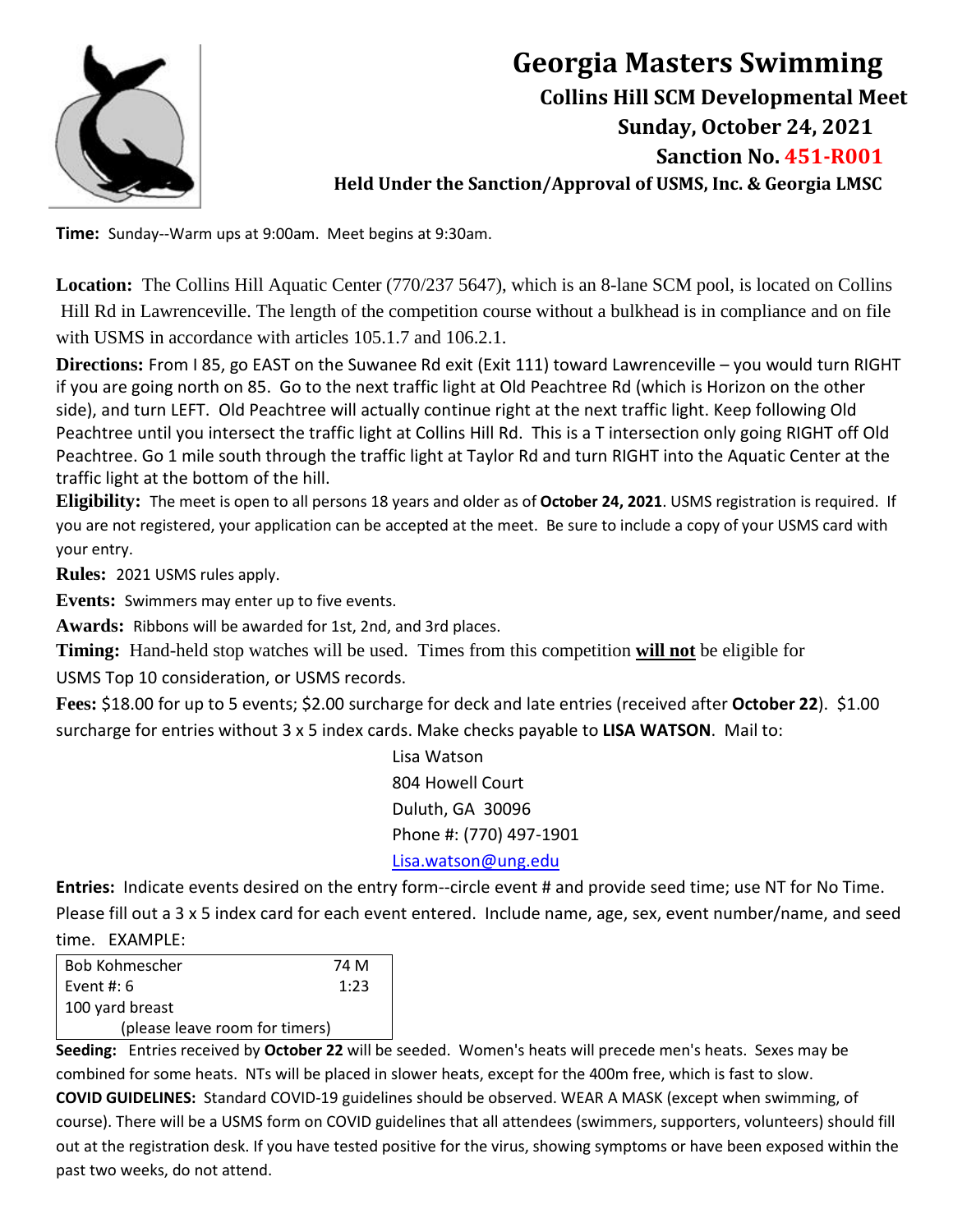

# **Georgia Masters Swimming Collins Hill "Veteran's Day" SCM Developmental Meet Sunday, October 24, 2021 Entry Form**

| Name           |      | Gender | Age               | <b>DOB</b> |
|----------------|------|--------|-------------------|------------|
| <b>Address</b> |      |        | <b>Cell phone</b> |            |
| City           |      |        | <b>State</b>      | Zip        |
| USMS#          | Team |        | Email             |            |

### **Circle event number and enter seed time if known**

| <b>Seed Time</b> | <b>EVENT</b>         | <b>Seed Time</b> | <b>EVENT</b>          |
|------------------|----------------------|------------------|-----------------------|
|                  | 1. 400m free/400m IM |                  | 9. 200m IM            |
|                  | 2. 50m Breaststroke  |                  | 10. 50m Butterfly     |
|                  | 3. 100m Backstroke   |                  | 11. 100m Freestyle    |
|                  | 4. 200m Butterfly    |                  | 12. 200m Breaststroke |
|                  | 5. 50m Freestyle     |                  | 13. 50m Backstroke    |
|                  | 6. 100m Breaststroke |                  | 14. 100m Butterfly    |
|                  | 7. 200m Backstroke   |                  | 15. 100m IM           |
|                  | 8. 25m Choice        |                  | 16. 200m Freestyle    |
|                  | 9. Medley Relays     |                  | Freestyle Relay       |

## **This is a Category 1 Developmental Meet – Times will not count for Top Ten or Records**

#### **Make checks payable to GEORGIA MASTERS**

| All events                   | \$18.00 | \$18.00 |
|------------------------------|---------|---------|
| Late and Deck Entries        | 2.00    |         |
| No 3x5 index cards           | 1.00    |         |
| <b>TOTAL Amount Enclosed</b> |         |         |

# Must sign USMS Liability Release on Back of Entry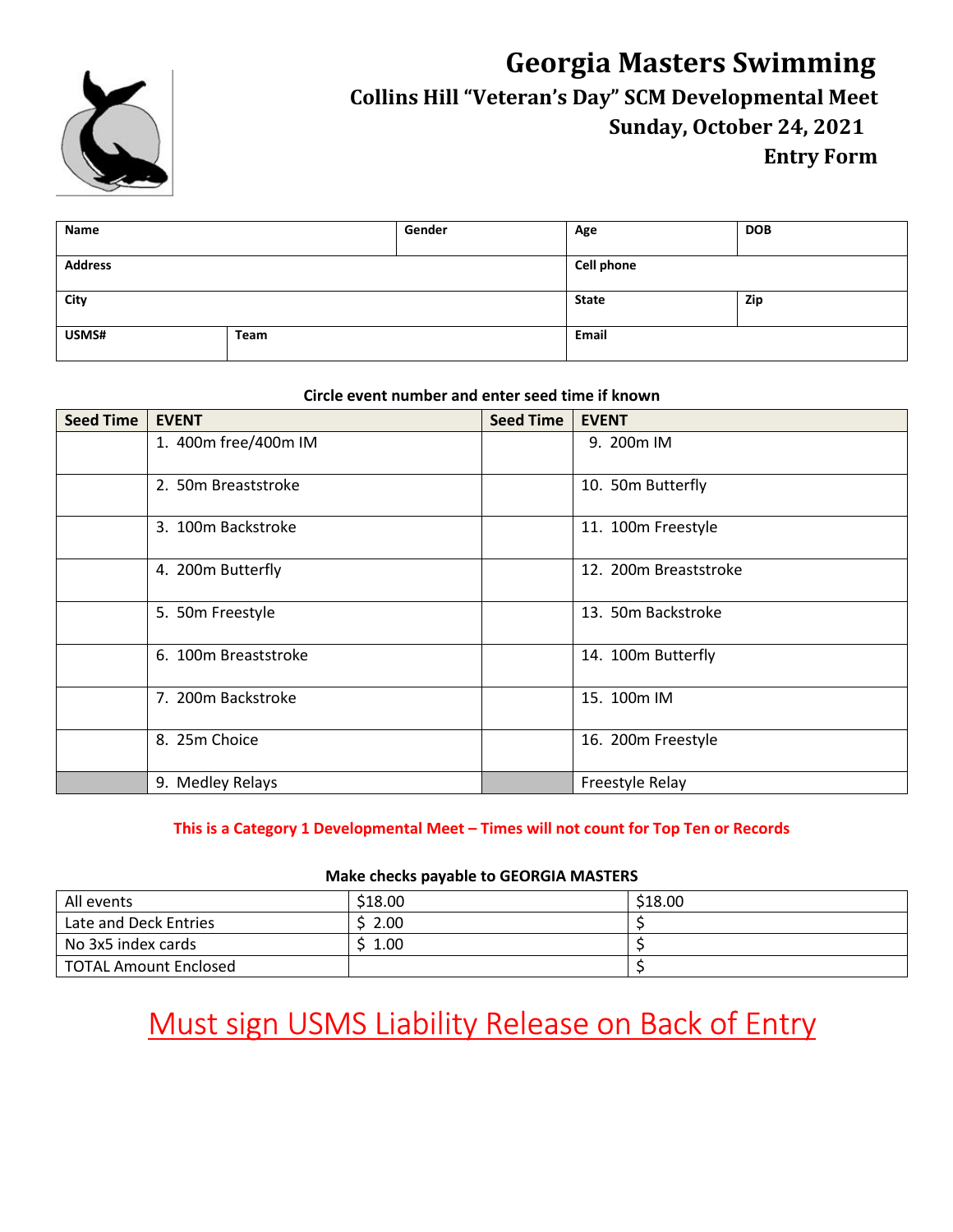

### **PARTICIPANT WAIVER AND RELEASE OF LIABILITY, ASSUMPTION OF RISK AND INDEMNITY AGREEMENT**

For and in consideration of United States Masters Swimming, Inc. ("USMS") allowing me, the undersigned, to participate in any USMS sanctioned or approved activity, including swimming camps, clinics, and exhibitions; learn-to-swim programs; swimming tryouts; fitness and training programs (including dryland training); swim practices and workouts (for both pool and open water); pool meets; open water competitions; local, regional, and national competitions and championships (both pool and open water); and related activities ("Event" or "Events"); I, for myself, and on behalf of my spouse, children, heirs and next of kin, and any legal and personal representatives, executors, administrators, successors, and assigns, hereby agree to and make the following contractual representations pursuant to this Waiver and Release of Liability, Assumption of Risk and Indemnity Agreement (the "Agreement");

- 1. I hereby certify and represent that (i) I am in good health and in proper physical condition to participate in the Events; and (ii) I have not been advised of any medical conditions that would impair my ability to safely participate in the Events**.** I agree that it is my sole responsibility to determine whether I am sufficiently fit and healthy enough to participate in the Events.
- 2. I acknowledge the inherent risks associated with the sport of swimming. I understand that my participation involves risks and dangers, which include, without limitation, the potential for serious bodily injury, sickness and disease, permanent disability, paralysis and death (from drowning or other causes); loss of or damage to personal property and equipment; exposure to extreme conditions and circumstances; accidents involving other participants, event staff, volunteers or spectators; contact or collision with natural or manmade objects; dangers arising from adverse weather conditions; imperfect water conditions; water and surface hazards; facility issues; equipment failure; inadequate safety measures; participants of varying skill levels; situations beyond the immediate control of the Event organizers; and other undefined, not readily foreseeable and presently unknown risks and dangers ("Risks"). I understand that these Risks may be caused in whole or in part by my own actions or inactions, the actions or inactions of others participating in the Events, or the negligent acts or omissions of the Released Parties defined below, and I hereby expressly assume all such Risks and responsibility for any damages, liabilities, losses or expenses that I incur as a result of my participation in any Events.
- 3. I agree to be familiar with and to abide by the Rules and Regulations established by USMS, including any safety regulations. I accept sole responsibility for my own conduct and actions while participating in the Events.
- 4. I acknowledge the contagious nature of COVID-19 and voluntarily assume the risk that I may be exposed to or infected by COVID-19, or other viral or bacterial infection, while participating in any of the Events, and that such exposure or infection may result in personal injury, illness, permanent disability, and death. I agree that if I have a fever, cough, feel short of breath, have any other symptoms, have knowingly been exposed to a communicable disease such as COVID-19 or have traveled to or from a highly impacted area, I will not attend an Event for at least two weeks after exposure or symptoms have subsided or I have returned from a highly impacted area. In addition, if I discover I have been exposed to a suspected or positive case of COVID-19 or have tested positive for COVID-19, I will notify the USMS coach or club administrator immediately.
- 5. I hereby Release, Waive and Covenant Not to Sue, and further agree to Indemnify, Defend and Hold Harmless the following parties: USMS, its members, clubs, workout groups, event hosts, employees, and volunteers (including, but not limited to, event directors, coaches, officials, judges, timers, safety marshals, lifeguards, and support boat owners and operators); the USMS Swimming Saves Lives Foundation; USMS Local Masters Swimming Committees (LMSCs); the Event organizers and promoters, sponsors and advertisers; pool facility, lake and property owners or operators hosting the Events; law enforcement agencies and other public entities providing support for the Events; and each of their respective parent, subsidiary and affiliated companies, officers, directors, partners, shareholders, members, agents, employees, and volunteers (individually and collectively**,** the "Released Parties**"**), with respect to any liability, claim(s), demand(s), cause(s) of action, damage(s), loss or expense (including court costs and reasonable attorneys' fees) of any kind or nature ("Liability") which may arise out of, result from, or relate in any way to my participation in the Events, including claims for Liability caused in whole or in part by the negligent acts or omissions of the Released Parties.
- 6. I further agree that if, despite this Agreement, I, or anyone on my behalf, makes a claim for Liability against any of the Released Parties, I will indemnify, defend and hold harmless each of the Released Parties from any such Liabilities which any may be incurred as the result of such claim.

I hereby warrant that I am of legal age and competent to enter into this Agreement, that I have read this Agreement carefully, understand its terms and conditions. acknowledge that I will be giving up substantial legal rights by signing it (including the rights of my spouse, children, heirs and next of kin, and any legal and personal representatives, executors, administrators, successors, and assigns), acknowledge that I have signed this Agreement without any inducement, assurance, or guarantee, and intend for my signature to serve as confirmation of my complete and unconditional acceptance of the terms, conditions and provisions of this Agreement. This Agreement represents the complete understanding between the parties regarding these issues and no oral representations, statements, or inducements have been made apart from this Agreement. If any provision of this Agreement is held to be unlawful, void, or for any reason unenforceable, then that provision shall be deemed severable from this Agreement and shall not affect the validity and enforceability of any remaining provisions.

| Last Name                        | <b>First Name</b> | MI | Sex (circle) |   | Date of Birth (mm/dd/yy) |  |  |
|----------------------------------|-------------------|----|--------------|---|--------------------------|--|--|
|                                  |                   |    | M            | F |                          |  |  |
| Street Address, City, State, Zip |                   |    |              |   |                          |  |  |
| Signature of Participant         |                   |    | Date Signed  |   |                          |  |  |
| $\bullet$                        |                   |    |              |   |                          |  |  |